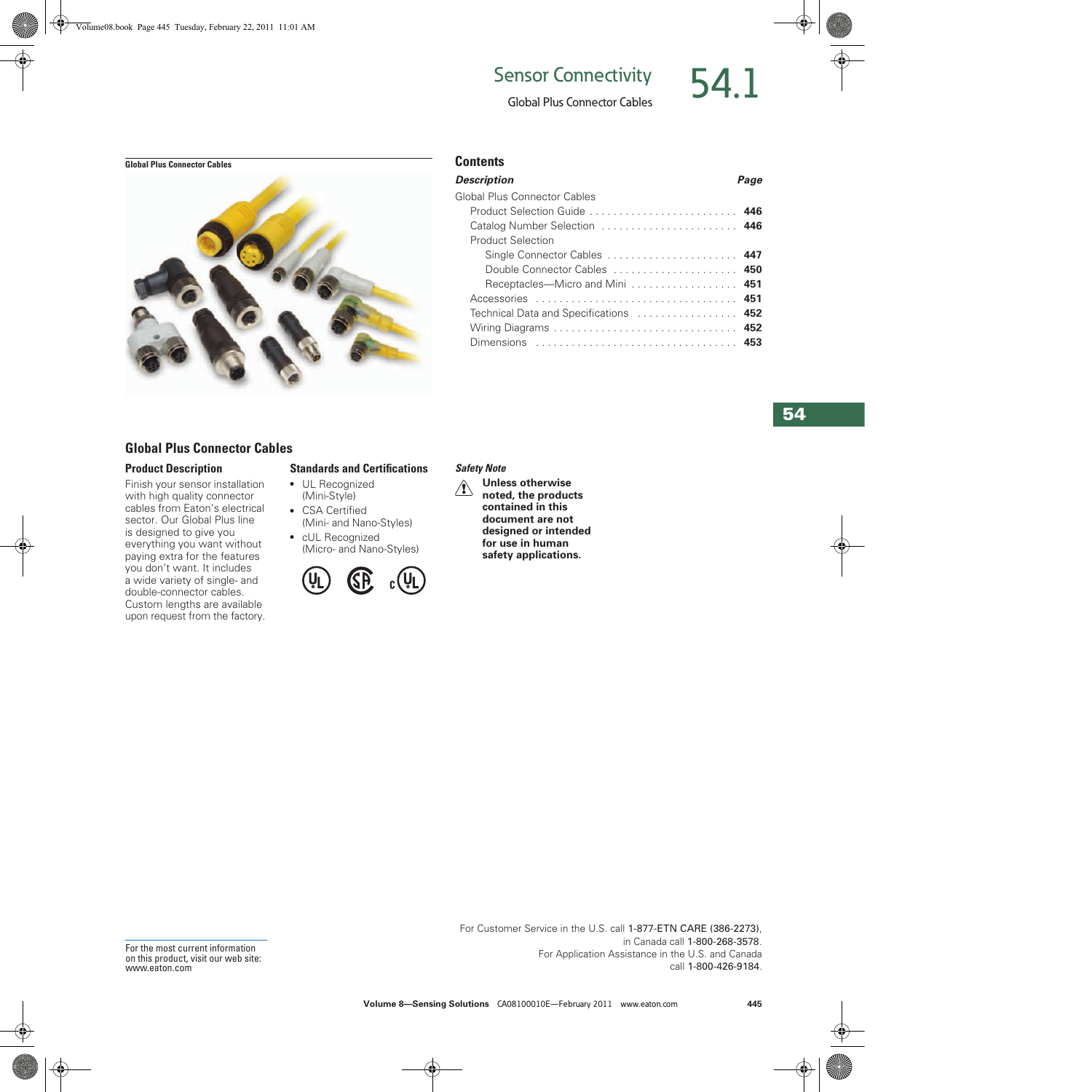Global Plus Connector Cables

#### **Product Selection Guide**

#### *What Type of Connector Cable Do You Need?*

The majority of the sensors in this Product Guide are available with connectors for quick-disconnect installation.

#### **Global Plus Connector Cable Selection**



### **Catalog Number Selection**



#### *Note*

 $\odot$  This is a representative guide to the catalog numbering system. All possible combinations may not be available for ordering. Please verify the number with the following pages or call Application Support at (800) 426-9194 before ordering.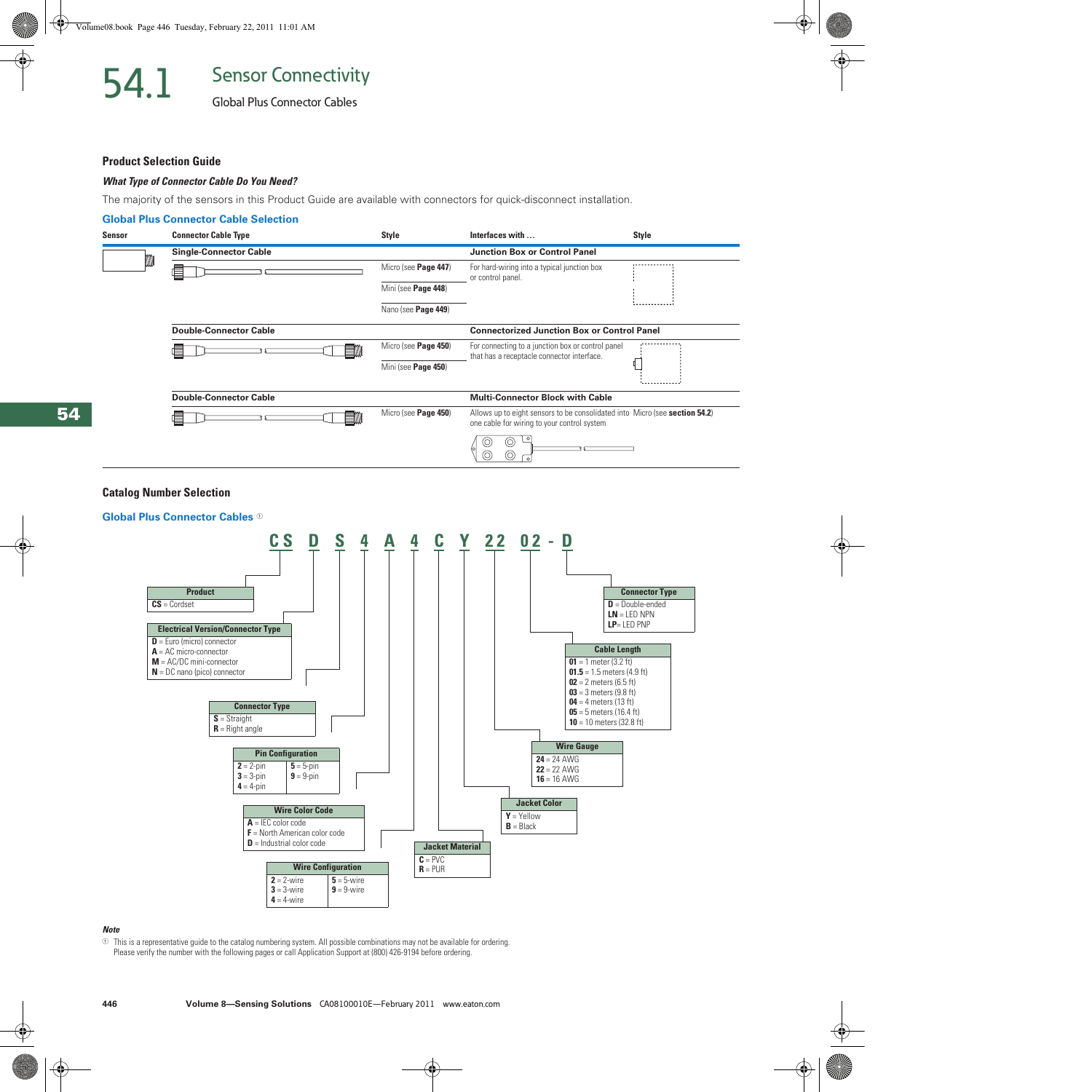Global Plus Connector Cables

# **Product Selection**

# *Single Connector Cables*

| Micro-Style     | <b>Micro-Style Straight Female</b> |                          |                  |               |                                                                                                                         |                                            |                                            |  |
|-----------------|------------------------------------|--------------------------|------------------|---------------|-------------------------------------------------------------------------------------------------------------------------|--------------------------------------------|--------------------------------------------|--|
| Straight Female | Voltage<br><b>Style</b>            | <b>Number</b><br>of Pins | Gauge            | Length        | <b>Pin Configuration/Wire Colors</b><br>(Face View Female Shown)                                                        | <b>PVC Jacket</b><br><b>Catalog Number</b> | <b>PUR Jacket</b><br><b>Catalog Number</b> |  |
|                 | <b>Standard Cables</b>             |                          |                  |               |                                                                                                                         |                                            |                                            |  |
|                 | AC                                 | 3-pin,                   | 18 AWG           | $6.0$ ft (2m) |                                                                                                                         | CSAS3F3CY1802                              |                                            |  |
|                 |                                    | 3-wire                   | 22 AWG           | 16.4 ft (5m)  | 1-Green<br>Ø<br>$\circled{3}$<br>2-Red/Black<br>3-Red/White<br>➀                                                        | CSAS3F3CY1805                              |                                            |  |
|                 |                                    |                          |                  | 32.8 ft (10m) |                                                                                                                         | CSAS3F3CY1810                              |                                            |  |
|                 |                                    |                          |                  | $6.0$ ft (2m) |                                                                                                                         | CSAS3F3CY2202                              | CSAS3F3RY2202                              |  |
|                 |                                    |                          |                  | 16.4 ft (5m)  |                                                                                                                         | CSAS3F3CY2205                              | CSAS3F3RY2205                              |  |
|                 |                                    |                          |                  | 32.8 ft (10m) |                                                                                                                         | CSAS3F3CY2210                              | CSAS3F3RY2210                              |  |
|                 |                                    | 4-pin,                   | 18 AWG<br>22 AWG | $6.0$ ft (2m) |                                                                                                                         | CSAS4F4CY1802                              |                                            |  |
|                 |                                    | 4-wire                   |                  | 16.4 ft (5m)  | 1-Red/Black<br>2-Red/White<br>73-Red<br>(2)<br>③<br>(1)                                                                 | <b>CSAS4F4CY1805</b>                       |                                            |  |
|                 |                                    |                          |                  | 32.8 ft (10m) | $\circledA$<br>4-Green                                                                                                  | CSAS4F4CY1810                              |                                            |  |
|                 |                                    |                          |                  | $6.0$ ft (2m) |                                                                                                                         | CSAS4F4CY2202                              | CSAS4F4RY2202                              |  |
|                 |                                    |                          |                  | 16.4 ft (5m)  |                                                                                                                         | CSAS4F4CY2205                              | CSAS4F4RY2205                              |  |
|                 |                                    |                          |                  | 32.8 ft (10m) |                                                                                                                         | CSAS4F4CY2210                              | CSAS4F4RY2210                              |  |
|                 |                                    |                          | 22 AWG           | $6.0$ ft (2m) | 1-Brown<br>C<br>2-Blue<br>➀<br>G)<br>3-Black<br>(4)<br>4-White                                                          | CSAS4A4CY2202                              |                                            |  |
|                 |                                    |                          |                  | 16.4 ft (5m)  |                                                                                                                         | <b>CSAS4A4CY2205</b>                       |                                            |  |
|                 |                                    |                          |                  | 32.8 ft (10m) |                                                                                                                         | CSAS4A4CY2210                              |                                            |  |
|                 |                                    | 5-pin,                   | 22 AWG           | $6.0$ ft (2m) | 1-Brown                                                                                                                 | <b>CSAS5A5CY2202</b>                       |                                            |  |
|                 |                                    | 5-wire                   |                  | 16.4 ft (5m)  | 2-Blue<br>G)<br>Œ<br>3-Gray                                                                                             | <b>CSAS5A5CY2205</b>                       |                                            |  |
|                 |                                    |                          |                  | 32.8 ft (10m) | 4<br>Ω.<br>4-Black<br>5-White<br>3                                                                                      | CSAS5A5CY2210                              |                                            |  |
|                 | DC                                 | 4-pin,<br>3-wire         | 22 AWG           | $6.0$ ft (2m) | 1-Brown<br>OC.<br>2-No Wire<br>3-Blue<br>(4) (3)<br>4-Black                                                             | <b>CSDS4A3CY2202</b>                       | CSDS4A3RY2202                              |  |
|                 |                                    |                          |                  | 16.4 ft (5m)  |                                                                                                                         | <b>CSDS4A3CY2205</b>                       | <b>CSDS4A3RY2205</b>                       |  |
|                 |                                    |                          |                  | 32.8 ft (10m) |                                                                                                                         | CSDS4A3CY2210                              | CSDS4A3RY2210                              |  |
|                 |                                    | 4-pin,                   | 22 AWG           | $6.0$ ft (2m) | 1-Brown                                                                                                                 | <b>CSDS4A4CY2202</b>                       | CSDS4A4RY2202                              |  |
|                 |                                    | 4-wire                   |                  | 16.4 ft (5m)  | OC)<br>2-White<br>3-Blue<br>$\left( 4\right)$ $\left( 3\right)$                                                         | <b>CSDS4A4CY2205</b>                       | <b>CSDS4A4RY2205</b>                       |  |
|                 |                                    |                          | 32.8 ft (10m)    | 4-Black       | CSDS4A4CY2210                                                                                                           | CSDS4A4RY2210                              |                                            |  |
|                 |                                    |                          |                  | 65.6 ft (20m) |                                                                                                                         | <b>CSDS4A4CY2220</b>                       |                                            |  |
|                 |                                    | 5-pin,<br>5-wire         | 22 AWG           | $6.0$ ft (2m) | 1-Brown                                                                                                                 | <b>CSDS5A5CY2202</b>                       | $\overline{\phantom{0}}$                   |  |
|                 |                                    |                          |                  | 16.4 ft (5m)  | 2-White<br>$(1)$ $(2)$<br>3-Blue<br>(5)<br>4-Black<br>(4)<br>5-Green/Yellow                                             | <b>CSDS5A5CY2205</b>                       | $\overline{\phantom{0}}$                   |  |
|                 |                                    |                          |                  | 32.8 ft (10m) |                                                                                                                         | CSDS5A5CY2210                              |                                            |  |
|                 |                                    | 8-pin,<br>8-wire         | 24 AWG           | 16.4 ft (5m)  | ∩)<br>1-White<br>5-Gray<br>2-Brown<br>6-Pink                                                                            | <b>CSDS8A8CB2405</b>                       |                                            |  |
|                 |                                    |                          |                  | 32.8 ft (10m) | $\bar{{\mathbb{O}}}$ $\bar{{\mathbb{O}}}$ $\bar{{\mathbb{O}}}$<br>7-Blue<br>3-Green<br>$\mathfrak{S}$<br>4-Yellow 8-Red | CSDS8A8CB2410                              |                                            |  |

**54**